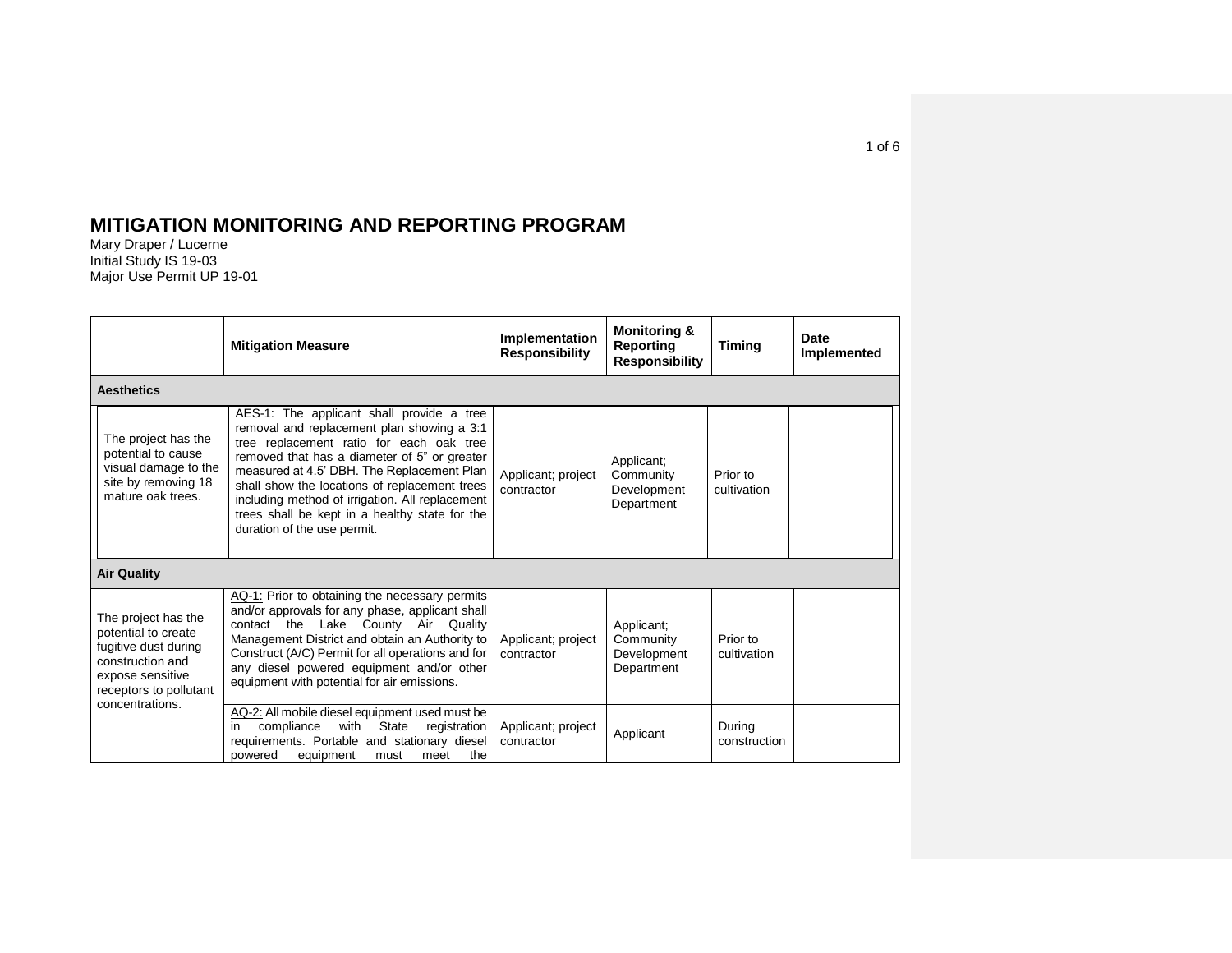| requirements of the State Air Toxic Control<br>Measures for CI engines.                                                                                                                                                                                                                                                                                                                                                                                     |                                  |                                                                                                                      |                                                    |  |
|-------------------------------------------------------------------------------------------------------------------------------------------------------------------------------------------------------------------------------------------------------------------------------------------------------------------------------------------------------------------------------------------------------------------------------------------------------------|----------------------------------|----------------------------------------------------------------------------------------------------------------------|----------------------------------------------------|--|
| AQ-3: The applicant shall maintain records of all<br>hazardous or toxic materials used, including a<br>Material Safety Data Sheet (MSDS) for all<br>volatile organic compounds utilized, including<br>cleaning materials. Said information shall be<br>made available upon request and/or the ability<br>to provide the Lake County Air Quality<br>Management District such information in order<br>to complete an updated Air Toxic emission<br>Inventory. | Applicant; project<br>contractor | Applicant                                                                                                            | During<br>construction                             |  |
| AQ-4: All vegetation during site development<br>shall be chipped and spread for ground cover<br>and/or erosion control. The burning of<br>vegetation, construction debris, including<br>waste material is prohibited.                                                                                                                                                                                                                                       | Applicant; project<br>contractor | Applicant; Lake<br><b>County Air</b><br>Quality<br>Management<br>District:<br>Community<br>Development<br>Department | Life of the<br>project                             |  |
| AQ-5: The applicant shall have the primary<br>access and parking areas surfaced with chip<br>seal, asphalt or an equivalent all weather<br>surfacing to reduce fugitive dust generation.<br>The use of white rock as a road base or<br>surface material for travel routes and/or<br>parking areas is prohibited.                                                                                                                                            | Applicant; project<br>contractor | Applicant                                                                                                            | During<br>construction<br>; Life of the<br>project |  |
| AQ-7: All areas subject infrequent use of<br>driveways, over flow parking, etc., shall be<br>surfaced with gravel. Applicant shall regularly<br>use and/or maintain graveled area to reduce<br>fugitive dust generations.                                                                                                                                                                                                                                   | Applicant; project<br>contractor | Applicant                                                                                                            | During<br>construction                             |  |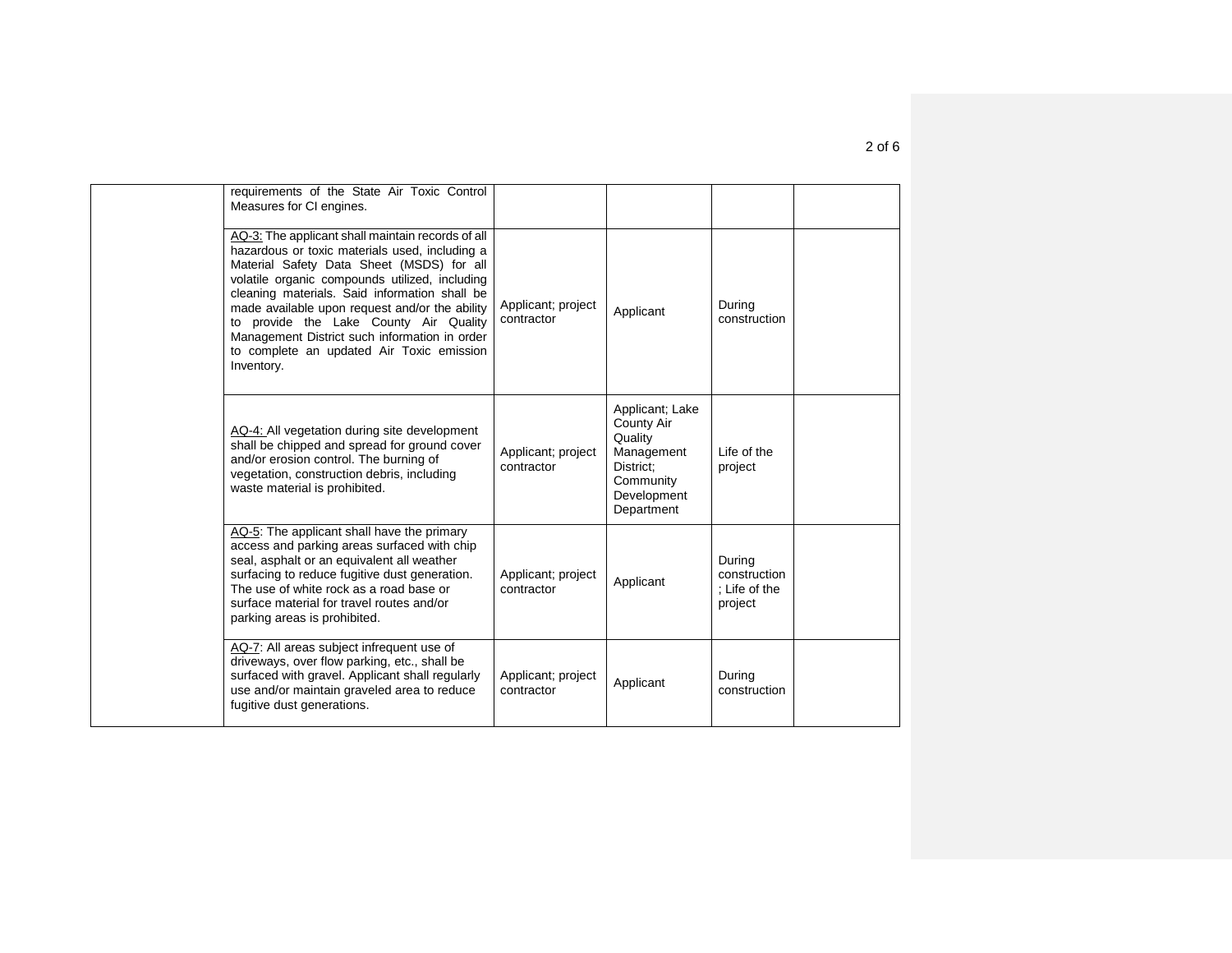| <b>Biological Resources</b>                                                                                                  |                                                                                                                                                                                                                                                                                                                                                                                                                                                                                                                                                                                                                                                                                       |                                  |                                             |                                                |  |
|------------------------------------------------------------------------------------------------------------------------------|---------------------------------------------------------------------------------------------------------------------------------------------------------------------------------------------------------------------------------------------------------------------------------------------------------------------------------------------------------------------------------------------------------------------------------------------------------------------------------------------------------------------------------------------------------------------------------------------------------------------------------------------------------------------------------------|----------------------------------|---------------------------------------------|------------------------------------------------|--|
| Construction<br>activities associated                                                                                        | BIO-1: If project activities occur during the<br>breeding season (February 1 through August<br>31), a qualified biologist shall conduct a<br>breeding survey no more than 14 days prior to<br>project activities to determine if any birds are<br>nesting in trees on or adjacent to the study<br>area. This shall include areas where water<br>wells and security fencing will be installed.<br>If active nests are found close enough to affect<br>breeding success, the qualified biologist shall<br>establish an appropriate exclusion zone<br>around the nest. This exclusion zone may be<br>modified depending upon the species, nest<br>location, and existing visual buffers. | Applicant; project<br>contractor | Applicant                                   | Throughout<br>construction<br>activities       |  |
| with the proposed<br>Project have the<br>potential to indirectly<br>significantly impact<br>habitat for sensitive<br>species | BIO-2: If initial ground disturbance occurs<br>during the bat maternity roosting season (April<br>1 through September 1), a qualified biologist<br>shall conduct a bat roost assessment of trees<br>within 100 feet of the proposed construction. If<br>bat maternity roosts are present, the biologist<br>shall establish an appropriate exclusion zone<br>around the maternity roost.                                                                                                                                                                                                                                                                                               | Qualified<br><b>Biologist</b>    | Applicant;<br>Qualified<br><b>Biologist</b> | Prior to<br>ground<br>disturbing<br>activities |  |

**Commented [MI1]:** Underline the names like we do on other initial studies. I did this one but Do it throughout whole doc for MMs

## 3 of 6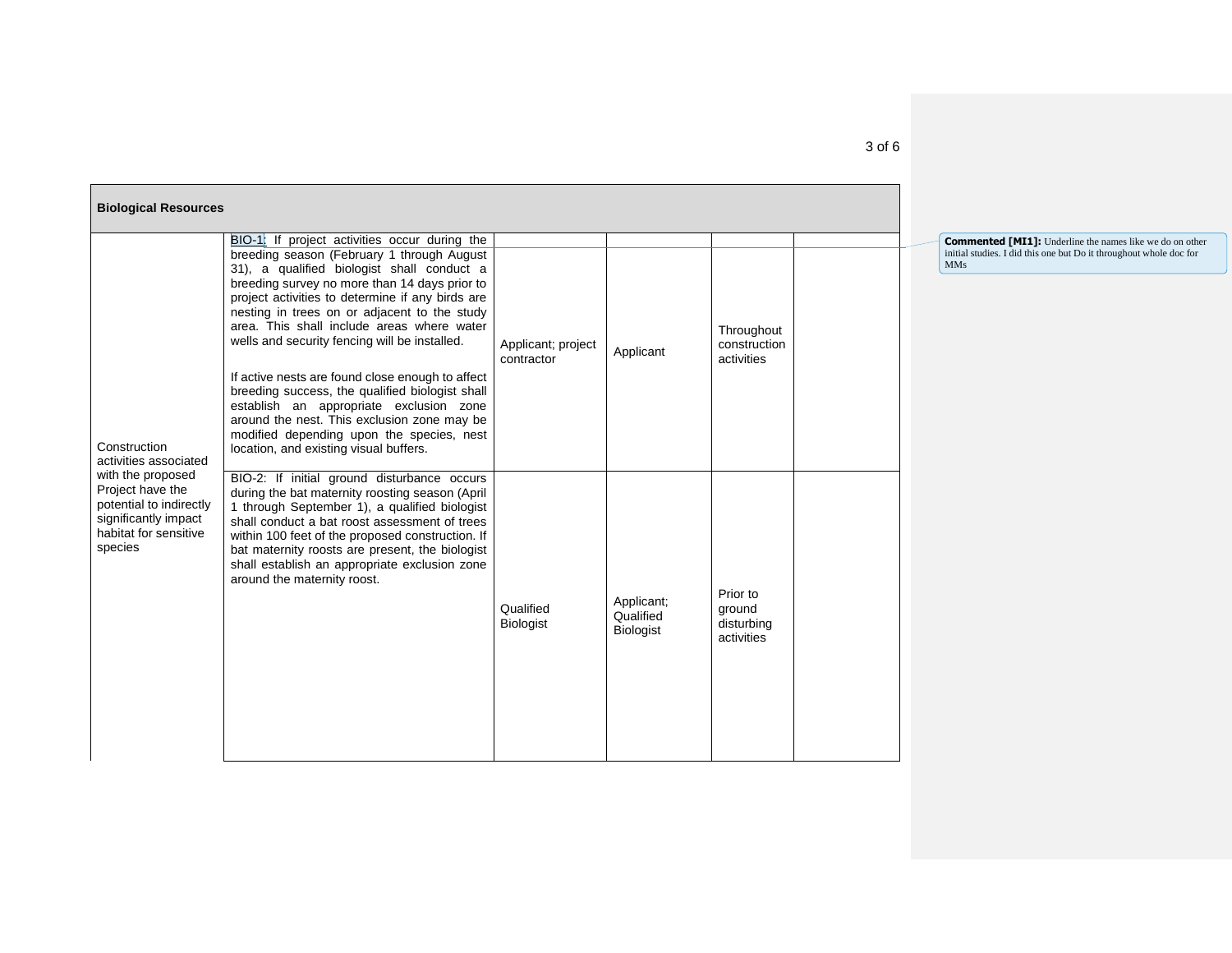| <b>Cultural Resources and Tribal Cultural Resources</b>                                                                                                                |                                                                                                                                                                                                                                                                                                                                                                                                                                                                                                                                                                                                                                                                                                                                        |                                                                 |           |                                                                                 |  |  |  |
|------------------------------------------------------------------------------------------------------------------------------------------------------------------------|----------------------------------------------------------------------------------------------------------------------------------------------------------------------------------------------------------------------------------------------------------------------------------------------------------------------------------------------------------------------------------------------------------------------------------------------------------------------------------------------------------------------------------------------------------------------------------------------------------------------------------------------------------------------------------------------------------------------------------------|-----------------------------------------------------------------|-----------|---------------------------------------------------------------------------------|--|--|--|
| Construction of the<br>Project has the<br>potential for<br>accidental discovery<br>of unknown,<br>undiscovered cultural<br>resources and tribal<br>cultural resources. | CUL-1: Should any archaeological,<br>paleontological, or cultural materials be<br>discovered during site development, all<br>activity shall be halted in the vicinity of the<br>find(s), the applicant shall notify the local<br>overseeing Tribe, and a qualified<br>archaeologist to evaluate the find(s) and<br>recommend mitigation procedures, if<br>necessary, subject to the approval of the<br>Community Development Director. Should<br>any human remains be encountered, the<br>applicant shall notify the Sheriff's Department,<br>the local overseeing Tribe, and a qualified<br>archaeologist for proper internment and Tribal<br>rituals per Public Resources Code Section<br>5097.98 and Health and Safety Code 7050.5. | Project<br>contractor;<br>Qualified<br>archaeologist            | Applicant | During site<br>preparation<br>and<br>throughout<br>construction<br>activities   |  |  |  |
|                                                                                                                                                                        | CUL-2: All employees shall be trained in<br>recognizing potentially significant artifacts that<br>may be discovered during ground<br>disturbance. If any artifacts or remains are<br>found, the local overseeing Tribe shall<br>immediately be notified; a licensed<br>archaeologist shall be notified, and the Lake<br>County Community Development Director<br>shall be notified of such finds.                                                                                                                                                                                                                                                                                                                                      | Applicant, Project<br>contractor;<br>Qualified<br>archaeologist | Applicant | Prior to site<br>preparation<br>and<br>throughout<br>construction<br>activities |  |  |  |
| <b>Hydrology and Water Quality</b>                                                                                                                                     |                                                                                                                                                                                                                                                                                                                                                                                                                                                                                                                                                                                                                                                                                                                                        |                                                                 |           |                                                                                 |  |  |  |
|                                                                                                                                                                        |                                                                                                                                                                                                                                                                                                                                                                                                                                                                                                                                                                                                                                                                                                                                        |                                                                 |           |                                                                                 |  |  |  |
|                                                                                                                                                                        |                                                                                                                                                                                                                                                                                                                                                                                                                                                                                                                                                                                                                                                                                                                                        |                                                                 |           |                                                                                 |  |  |  |
|                                                                                                                                                                        |                                                                                                                                                                                                                                                                                                                                                                                                                                                                                                                                                                                                                                                                                                                                        |                                                                 |           |                                                                                 |  |  |  |

4 of 6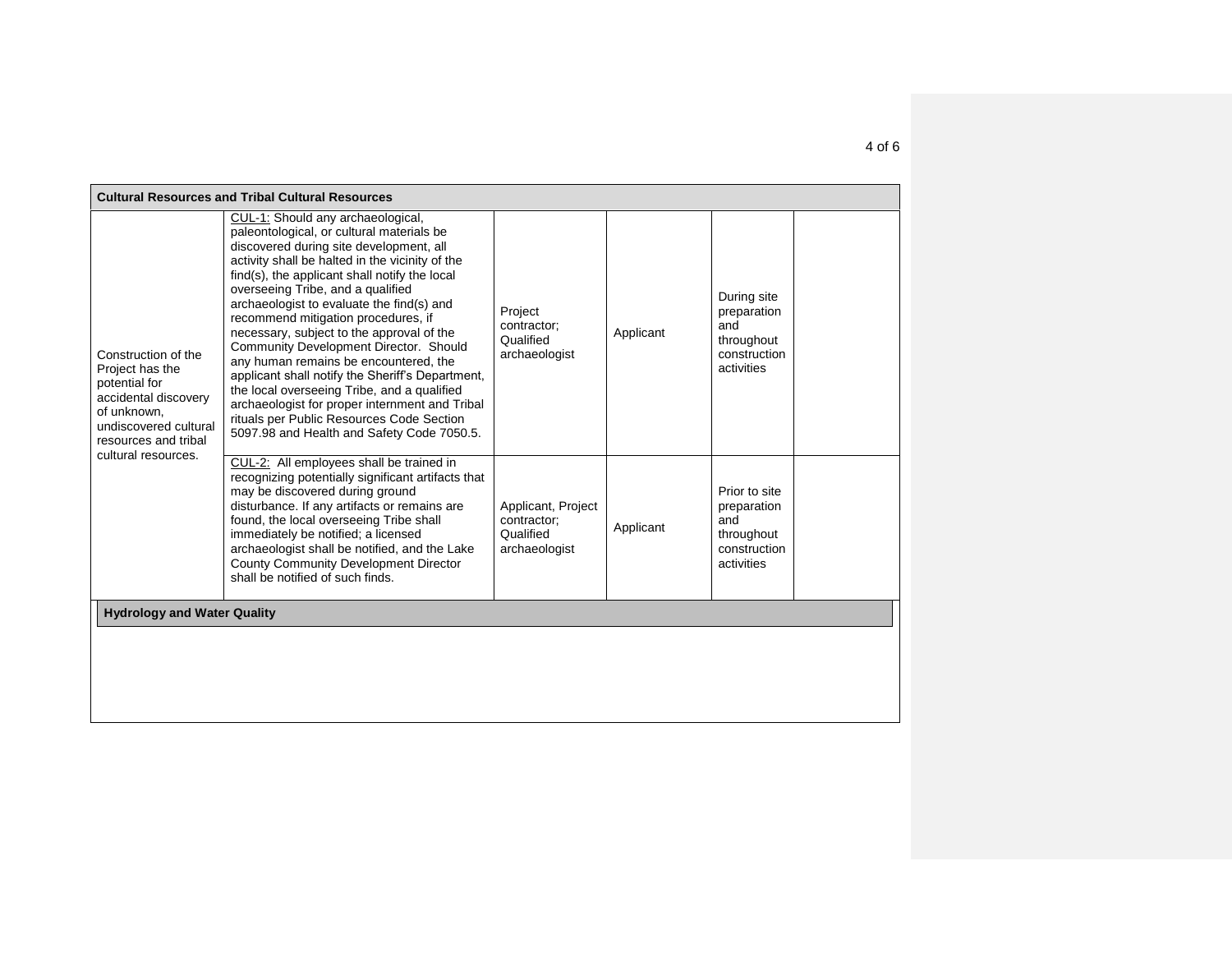| The project has<br>some potential for<br>significant<br>impacts related to<br>erosion due to<br>stormwater. | HYD-1: The applicant shall submit an<br>Erosion<br>engineered<br>Control<br>and<br>Drainage Plan to Lake County Planning<br>Department prior to use permit<br>issuance for review and acceptance, or<br>review and medication.                                                                                                                               | Applicant; Project<br>contractor | Applicant | Prior to site<br>preparation<br>and<br>throughout<br>construction<br>activities:<br>during life of<br>project |  |
|-------------------------------------------------------------------------------------------------------------|--------------------------------------------------------------------------------------------------------------------------------------------------------------------------------------------------------------------------------------------------------------------------------------------------------------------------------------------------------------|----------------------------------|-----------|---------------------------------------------------------------------------------------------------------------|--|
| <b>Noise</b>                                                                                                |                                                                                                                                                                                                                                                                                                                                                              |                                  |           |                                                                                                               |  |
| There is some<br>potential for<br>noise-related<br>impacts from the<br>project; therefore                   | $NOI-1$ :<br>All<br>construction<br>activities<br>engine warm-up shall be<br>including<br>limited<br>Monday<br>Through<br>Friday,<br>between the hours of 7:00am and<br>7:00pm to minimize noise impacts on<br>nearby residents.<br>Back-up beepers<br>shall be adjusted to the lowest allowable<br>levels. This mitigation does not apply to<br>night work. | Applicant; Project<br>contractor | Applicant | During site<br>preparation<br>and<br>construction<br>activities:<br>during life of<br>project                 |  |
| mitigation<br>measures are<br>incorporated to<br>mitigate noise-<br>related impacts.                        | NOI -2:<br>Maximum non-construction<br>related sounds levels shall not exceed<br>levels of 55 dBA between the hours of<br>7:00PM and 45 dBA<br>7:00AM<br>to<br>between the hours of 10:00PM to<br>7:00AM within residential areas as<br>specified within Zoning Ordinance<br>Section 21-41.11 (Table 11.1) at the<br>property lines.                         | Applicant; Project<br>contractor | Applicant | During site<br>preparation<br>and<br>construction<br>activities:<br>during life of<br>project                 |  |